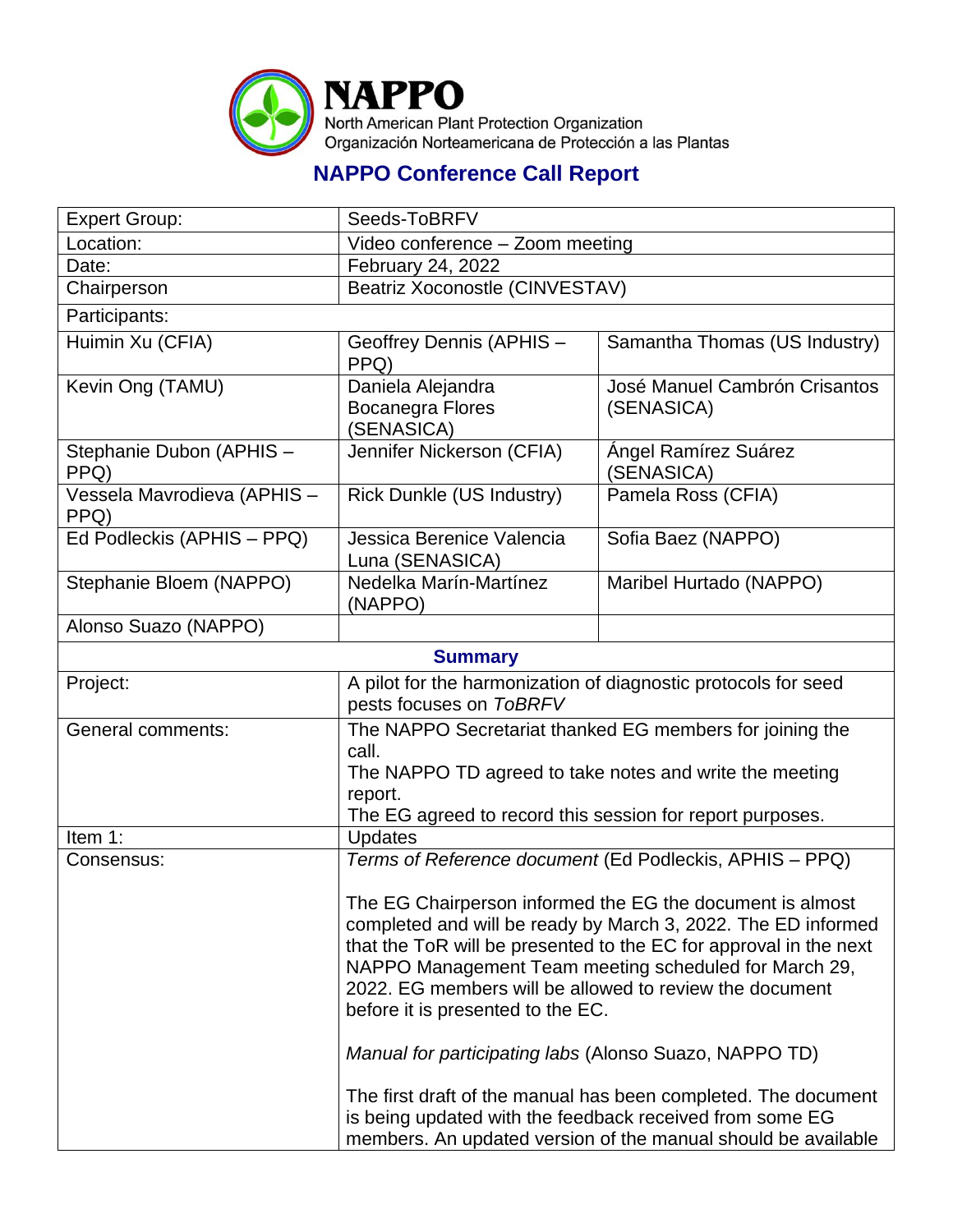|  | in March. Copies of the manual will be shared with the EG before                                                                                                                                                                                                                                                                                                                                                                                                                                                                                                                                                                                                                                                                                                                                                                                                                                                                                                                                                                                                                                                                                                                                                                                                |  |  |
|--|-----------------------------------------------------------------------------------------------------------------------------------------------------------------------------------------------------------------------------------------------------------------------------------------------------------------------------------------------------------------------------------------------------------------------------------------------------------------------------------------------------------------------------------------------------------------------------------------------------------------------------------------------------------------------------------------------------------------------------------------------------------------------------------------------------------------------------------------------------------------------------------------------------------------------------------------------------------------------------------------------------------------------------------------------------------------------------------------------------------------------------------------------------------------------------------------------------------------------------------------------------------------|--|--|
|  | producing the final version.                                                                                                                                                                                                                                                                                                                                                                                                                                                                                                                                                                                                                                                                                                                                                                                                                                                                                                                                                                                                                                                                                                                                                                                                                                    |  |  |
|  |                                                                                                                                                                                                                                                                                                                                                                                                                                                                                                                                                                                                                                                                                                                                                                                                                                                                                                                                                                                                                                                                                                                                                                                                                                                                 |  |  |
|  | Panel design (Vessela Mavrodieva, APHIS – PPQ)                                                                                                                                                                                                                                                                                                                                                                                                                                                                                                                                                                                                                                                                                                                                                                                                                                                                                                                                                                                                                                                                                                                                                                                                                  |  |  |
|  | Development of ToBRFV – positive sample B and PPC:<br>Tests using real time PCR were conducted to evaluate<br>$\bullet$<br>different methods to prepare samples B and Positive<br>Processing Control (PPC).<br>Methods with the lowest sample variability were selected.<br>$\bullet$<br>Selected methods were used to produce 100 bags each one<br>$\bullet$<br>containing 3 grams of seeds for sample B and PPC.<br>15% of randomly selected samples were validated for<br>$\bullet$<br>Samples B and PPC. The samples were divided in half and<br>evaluated by two diagnosticians. RNA was extracted from<br>each sample and tested with all five protocols (samples<br>tested in triplicate for real time PCR methods and in<br>duplicates for conventional PCR methods). The purpose of<br>this test was to make sure that low sample variability is<br>observed with all methods tested. For quality control<br>purposes, the lab records the lot number of reagents and<br>serial numbers of the equipment.<br>Data is compiled for samples B and PPC.<br>$\bullet$<br>Sample B is tested for five 10-fold dilutions. Each dilution<br>$\bullet$<br>was tested with all methods.<br>Homogeneity was evaluated using real time PCR. Standard<br>$\bullet$ |  |  |
|  | deviation is kept under 2.<br>Validation of samples D, E and Negative Processing Control<br>$(NPC)$ .<br>Samples D, E and NPC are packed and ready to be shipped.                                                                                                                                                                                                                                                                                                                                                                                                                                                                                                                                                                                                                                                                                                                                                                                                                                                                                                                                                                                                                                                                                               |  |  |
|  |                                                                                                                                                                                                                                                                                                                                                                                                                                                                                                                                                                                                                                                                                                                                                                                                                                                                                                                                                                                                                                                                                                                                                                                                                                                                 |  |  |
|  |                                                                                                                                                                                                                                                                                                                                                                                                                                                                                                                                                                                                                                                                                                                                                                                                                                                                                                                                                                                                                                                                                                                                                                                                                                                                 |  |  |
|  | Transcripts<br>Transcripts were received from the CINVESTAV lab in<br>$\bullet$<br>Mexico and additional transcripts were developed,<br>quantified, and tested in the APHIS - PPQ lab in Maryland.<br>Produced, quantified, and tested for three target regions:<br>$\bullet$<br>RdRp, MP and CP.<br>Tested in 10-fold serial dilutions, 5 dilutions for samples A<br>$\bullet$<br>and the calibrator. Proper level of dilution was selected.<br>Stability testing was done using five different temperatures:<br>$\bullet$<br>-80°C, -20°C, 4°C, and room temperature.<br>Stability in transportation is being evaluated.<br>$\bullet$<br>Transcripts for the ToMMV are being developed and will be<br>$\bullet$<br>validated.<br>Validation tests will be done for sample A and the calibrator<br>$\bullet$<br>using all five methods.                                                                                                                                                                                                                                                                                                                                                                                                                        |  |  |
|  | Verification by another lab and determination of sample stability                                                                                                                                                                                                                                                                                                                                                                                                                                                                                                                                                                                                                                                                                                                                                                                                                                                                                                                                                                                                                                                                                                                                                                                               |  |  |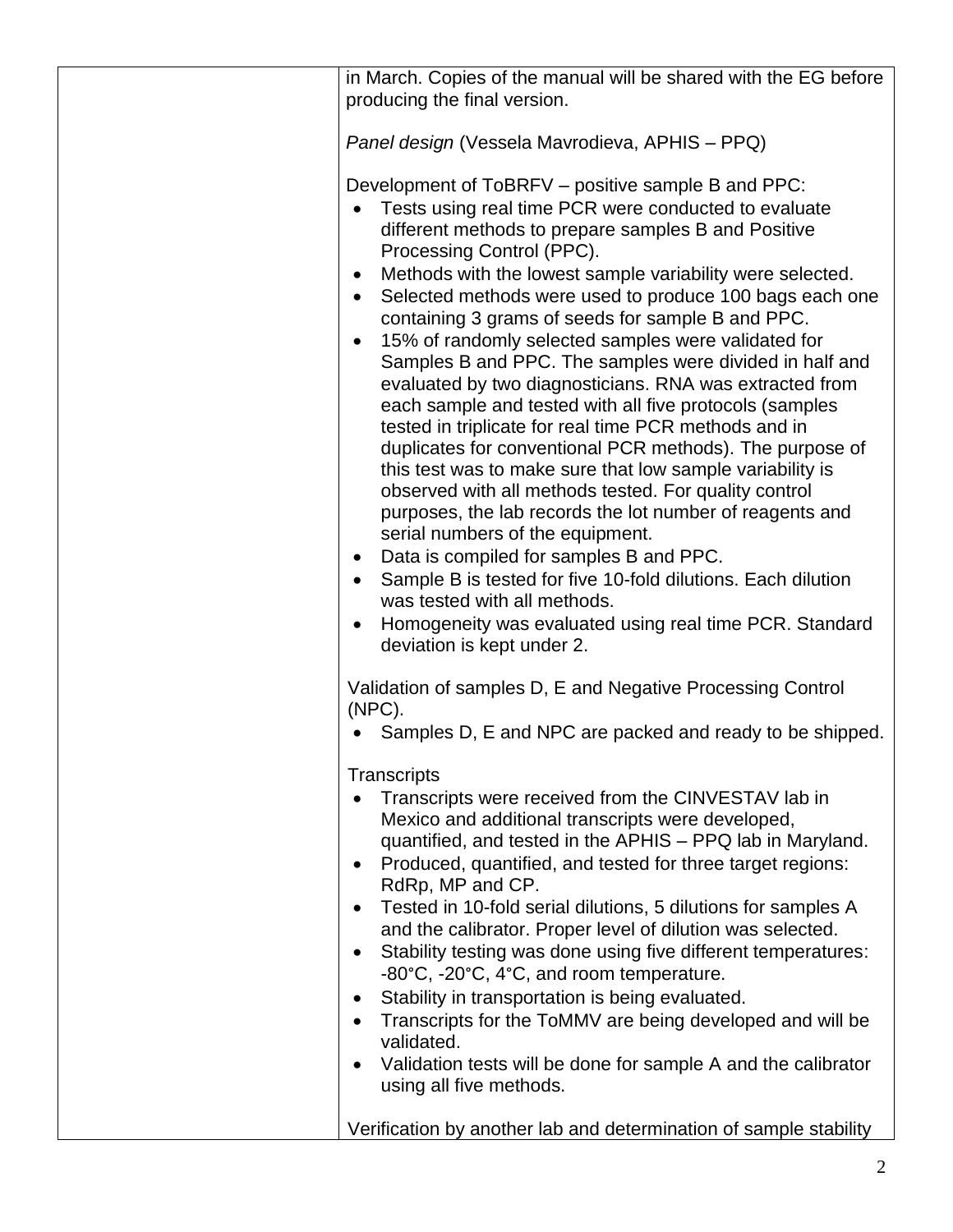|            | during transportation:<br>Aliquots of samples B and PPC were sent to Dr. Kevin Ong's<br>laboratory in TAMU where RNA was extracted to confirm the<br>validation results from the USDA lab in Maryland.<br>Verification of the validation work was also done for the<br>Transcripts in the TAMU lab.<br>Validation results in both labs are comparable.<br>To ensure transcript stability, transcripts were shipped in dry<br>ice.                                                                 |  |  |  |
|------------|---------------------------------------------------------------------------------------------------------------------------------------------------------------------------------------------------------------------------------------------------------------------------------------------------------------------------------------------------------------------------------------------------------------------------------------------------------------------------------------------------|--|--|--|
|            | Reagents for RT-PCR assays for participating laboratories were<br>purchased with NAPPO funds. Reagents have been received<br>and packing will start on the week of March 7.                                                                                                                                                                                                                                                                                                                       |  |  |  |
|            | Boxes and data loggers were also purchased for the TAMU<br>laboratory.                                                                                                                                                                                                                                                                                                                                                                                                                            |  |  |  |
|            | Recommendations to maximize sample stability:<br>Store samples at -80°C or -20°C.<br>Start tests as soon as samples are received.<br>Avoid constant freezing and thawing of samples.                                                                                                                                                                                                                                                                                                              |  |  |  |
|            | Document on data collection analysis, and results (Geoffrey<br>Dennis - APHIS-PPQ).                                                                                                                                                                                                                                                                                                                                                                                                               |  |  |  |
|            | Three different documents will be prepared. Two for data<br>analysis and results and one for data collection.<br>Result analysis document:<br>$\circ$ Will cover the definitions, equations, and validation<br>categories.<br>Includes details of the sample design and data<br>analysis.<br>Data analysis using the APHIS - PPQ portal includes two<br>documents:<br>$\circ$ General instructions and description of the portal.<br>The second document will include details based on<br>$\circ$ |  |  |  |
|            | the panel each participating lab will receive. Each<br>step on the data entry is described.<br>Examples of data entry were provided.                                                                                                                                                                                                                                                                                                                                                              |  |  |  |
|            | <b>Additional notes:</b><br>Geoff encouraged EG members to fill and send the form to<br>grant access to the portal and to organize a training session.<br>The ED suggested standardizing the nomenclature including<br>the lab id, sample id, etc                                                                                                                                                                                                                                                 |  |  |  |
| Item 2:    | Preliminary tests for participating labs.                                                                                                                                                                                                                                                                                                                                                                                                                                                         |  |  |  |
| Consensus: | The EG agreed that participating labs should run a preliminary<br>test before the ring test to ensure the extraction protocols each<br>lab use is working with the selected protocols. An extra set will                                                                                                                                                                                                                                                                                          |  |  |  |